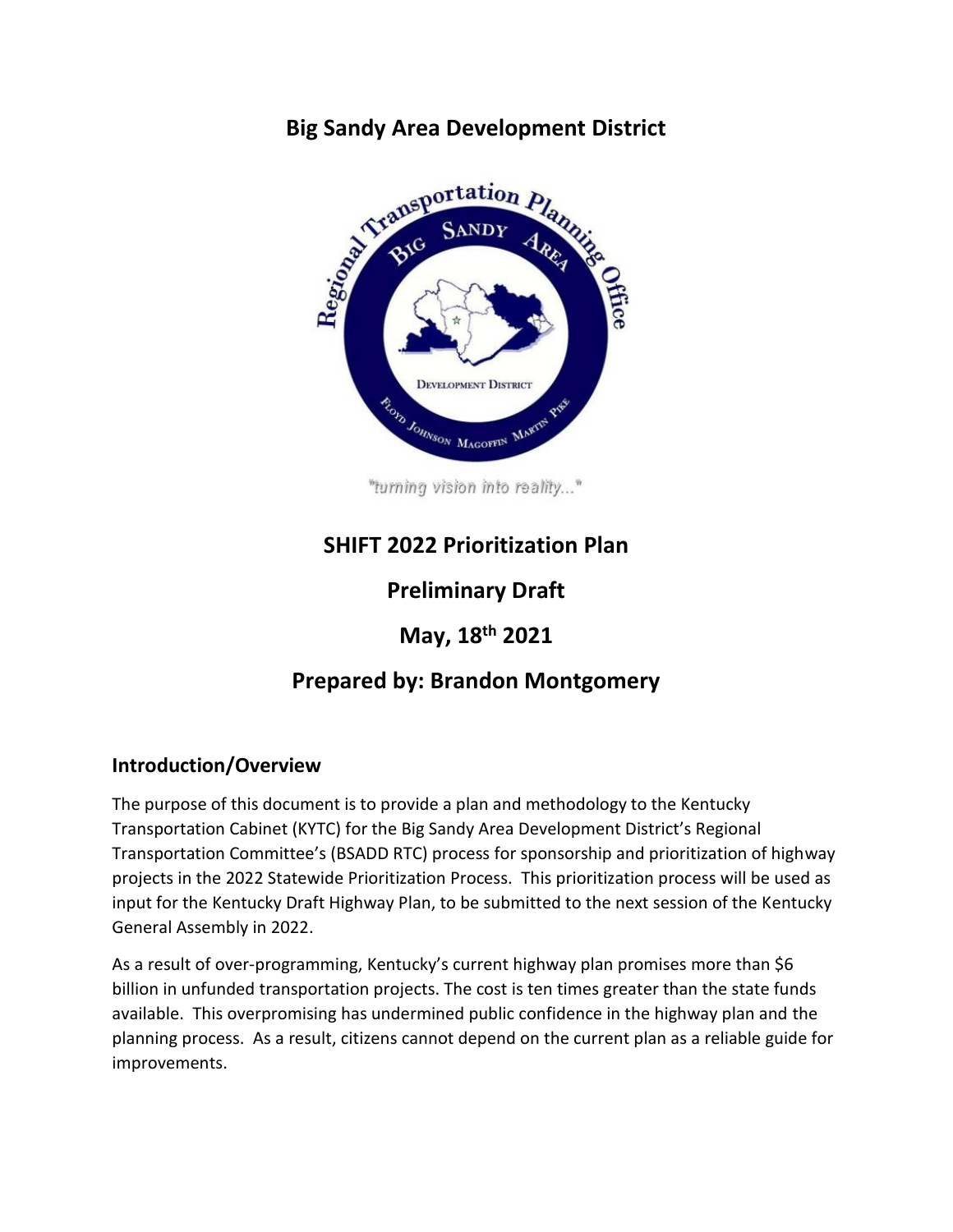To address these deficiencies in the planning process, in 2017 the KYTC developed a more datadriven, objective, and collaborative approach to determining the state's transportation funding priorities. The Strategic Highway Investment Formula for Tomorrow (SHIFT) is a prioritization model that will bring balance and dependability to Kentucky's over-programmed highway plan.

SHIFT combines a quantitative analysis of objective measures with the qualitative insights of local leaders to select the projects that will best meet our transportation needs. The top priorities in this selection process are; improving safety, preserving existing infrastructure, reducing congestion, fueling economic growth, and spending tax dollars wisely. SHIFT uses quantitative data such as crash rates, fatalities, traffic volumes, delays, and impact on potential job growth to assess the benefits of planned projects and compare them to each other. Transportation project types to be prioritized using SHIFT include:

- **Safety Improvements**
- Road Widening
- **Reconstruction**
- New Routes and Interchanges

The program also includes collaboration with local leaders throughout the process to help shape regional funding priorities. In the first phase of this collaboration, local leaders will identify regional projects that will be scored in the SHIFT quantitative analysis. In the second phase of collaboration, local leaders, acting through their Regional Transportation Committees, will review the scored projects and will be able to award local priority points to projects that are most important to their region. This final priority list will then be returned to the KYTC for development of the Draft Highway Plan.

### **Timeline**

- January The BSADD Transportation Planner will provide an overview of the SHIFT process to local leaders at the BSADD newly elected officials meeting.
- February/March BSADD and HDO staff will meet with local officials to select up to 4 projects per county (and up to 1 for the City of Pikeville) to be sponsored.
- April  $1^{st}$  Deadline for to add new projects or edit current projects.
- May  $14<sup>th</sup>$  Projects sponsored deadline.
- May 18<sup>th</sup> The BSADD Regional Transportation Committee will meet to finalize the *DRAFT Prioritization Plan* including a process for applying Local Input Points.
- June July BSADD RTC meeting notices and DRAFT 2021 Prioritization Plan will be made available on the BSADD website.
- July/August BSADD RTC meets to assign Boost Points to projects to adjust priorities.
- September All scores will be submitted to KYTC.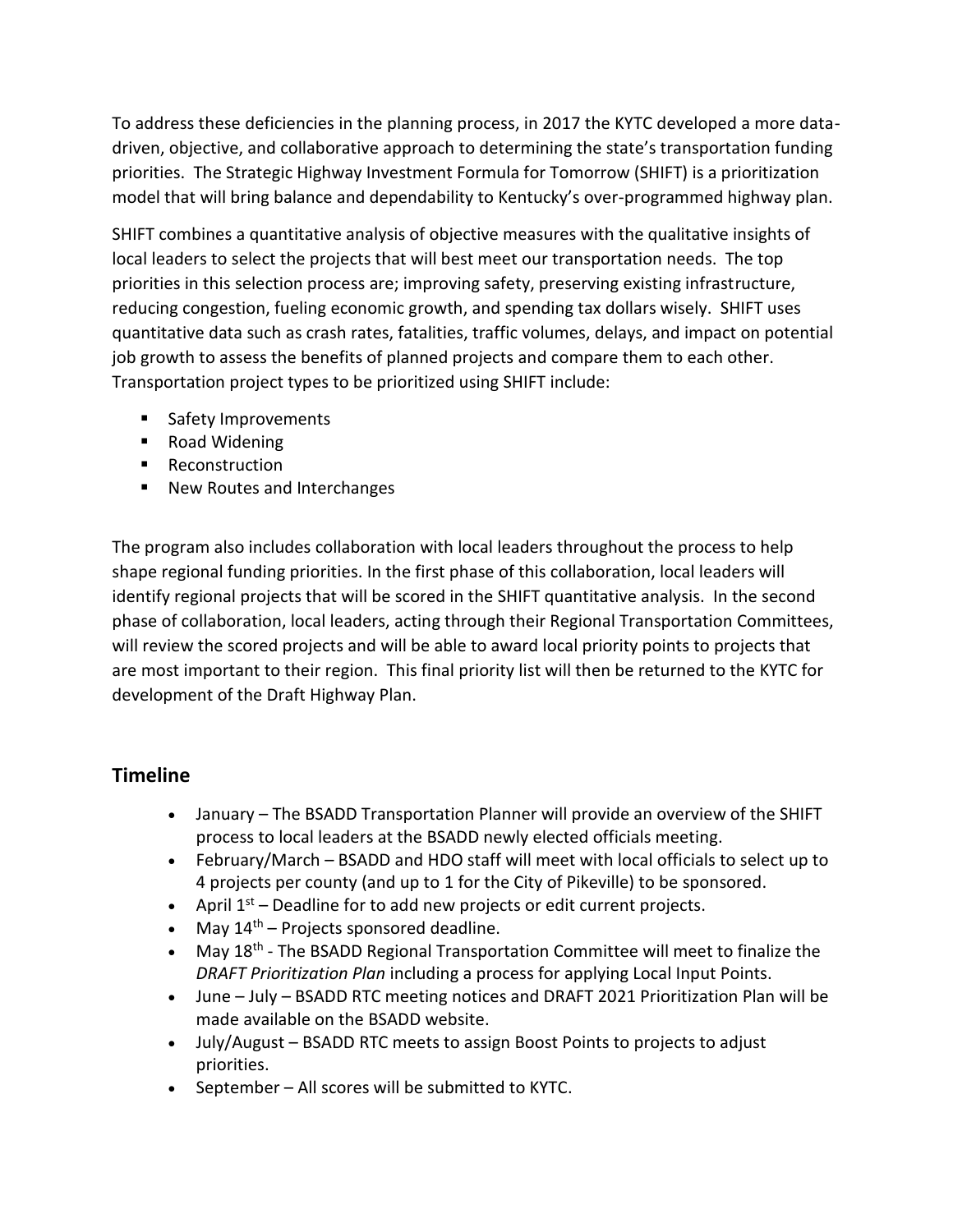- September Submit Final Priorities Process Plan.
- October Central Office will finalize and submit selected projects.
- November/December KYTC Central Office Develops Draft Highway Plan and delivers plan to the Governor.

#### **Project Selection Criteria/Methodology**

In the first phase of the process, projects will be identified for quantitative analysis. At the state level, KYTC will identify a number of priority projects for inclusion in the analysis pool. At the same time, local leaders will identify additional projects by sponsoring projects that are important to their cities, counties, and region. These local priority projects will be selected for consideration, or "sponsored," at one of the following levels:

- **District Level selected by the 12 KYTC Highway District Offices**
- Regional Level selected by local leaders within the 15 Area Development Districts (Including each county, and any city with a population of 5,000 or more).

Using a statewide formula, KYTC will determine the number of projects each ADD, HDO, and MPO may sponsor. This sponsorship formula is based on the 2010 Census data, public road lane miles, and the number of counties per agency. For 2021, KYTC has determined the following number of project sponsorships available to each agency serving the Big Sandy Region:

- Highway District 10: 32 sponsorships
- Highway District 12: 28 sponsorships
- BSADD Region: 21 sponsorships

Throughout February and March the BSADD Transportation Planner and Highway District Office planners will meet with local officials in each county to review the current highway plan and CHAF Database to determine county priorities. Each county in the Big Sandy region will select up to 4 projects for sponsorship. Additionally, the City of Pikeville (with a population of more than 5,000) will select 1 project for sponsorship. These sponsored projects will be entered into the KYTC database before May  $14<sup>th</sup>$  in order to undergo quantitative analysis in phase two.

During Phase two, the KYTC analyzes the selected projects and assigns each a quantitative score based on; safety, asset management, congestion, economic growth, and benefit/cost, with a focus on statewide importance. These scores are returned to the district and regional levels for additional local input. At this point Regional Transportation Committees and Highway District Offices will each assign additional Local Input Points, known as "Boost Points" to adjust quantitative scores to reflect regional priorities. The final list is then returned to KYTC for development of the Draft Highway Plan.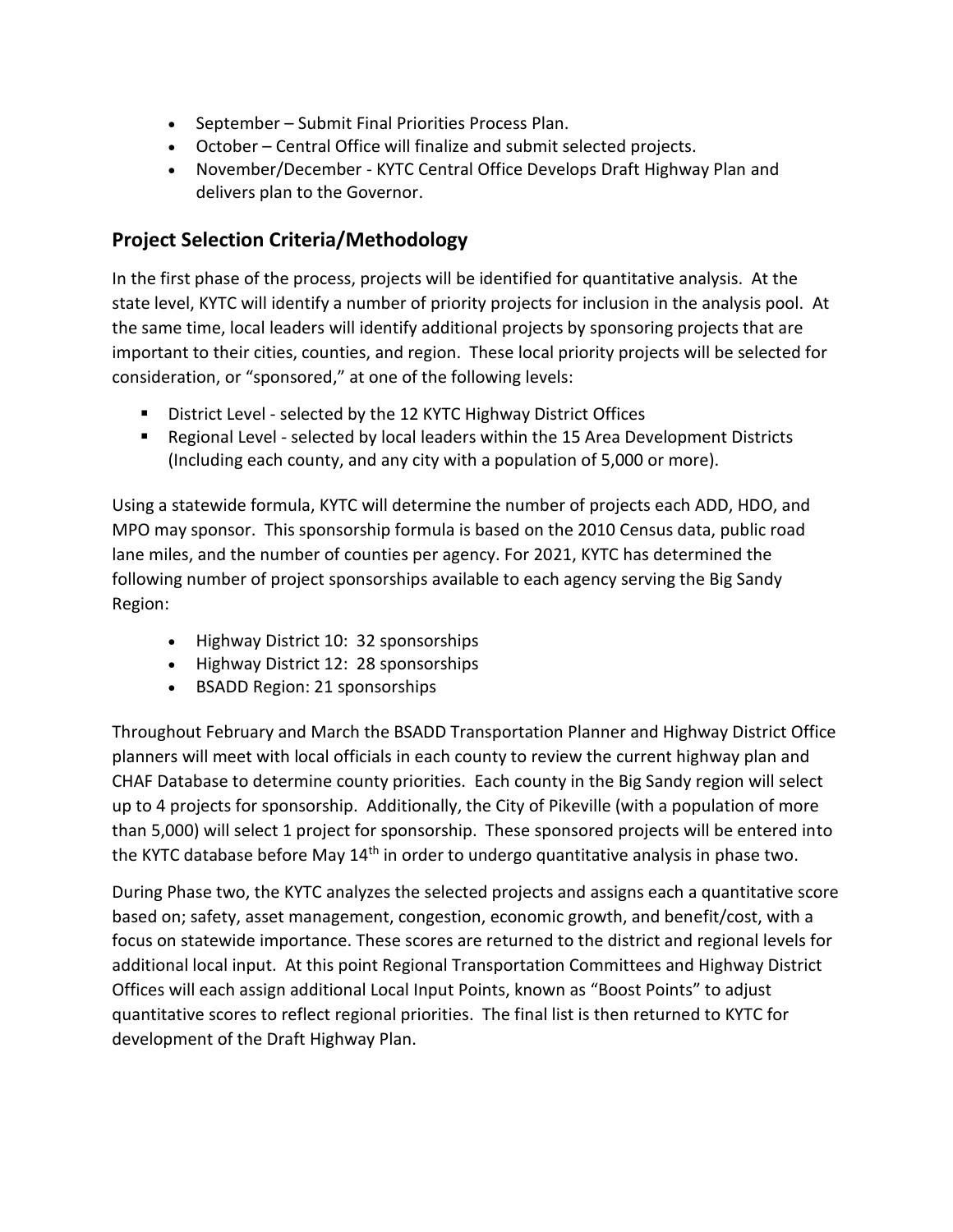## **Project Boost Criteria/Methodology**

Once the KYTC returns the scored project list, the Highway District Office and the Regional Transportation Committee will each be able to assign 15 Local Input Points to the quantitative scores of their highest priority projects in order to "boost," that is, to improve their ranking, on the scored list.

The KYTC SHIFT Prioritization Process calls for each Regional Transportation Committee to select 25% of the scored Project List to boost. It will be up to each Committee to determine its criteria for assigning Local Input Points. In May, 2021, the BSADD RTC met and approved the *Draft Plan for Prioritization* and selected the following criteria for Local Input Point allocation:

The Big Sandy Area Regional Transportation Committee will select its projects for boosting using criteria derived from its duly enacted *Committee Goals and Objectives*. Specifically, the Committee will select projects that:

- Facilitate economic development for the region;
- Improve access and roadways by improving and/or constructing connector projects, widening existing roadways, and maintaining bridges;
- Decrease congestion and improve mobility, and;
- Improve safety and security by improving rural intersections and eliminating rock fall hazards.

The Big Sandy Regional Transportation Committee will meet in July 2021 to select the 25% of projects to boost. The final project list to be submitted to the Cabinet will be selected by the RTC by a simple majority vote.

#### **Public Involvement/Feedback**

The BSADD will solicit public input throughout the prioritization process by consulting with local officials, transportation stakeholders, and the BSADD Board of Directors and RTC. Information and updates on the SHIFT process will be communicated via email, RTC meetings, and the monthly BSADD Board of Directors meetings. All meetings are open to the public.

### **Conclusion**

The BSADD RTC prioritization process provides a methodological approach for selecting projects to be scored based upon the needs of each county in the BSADD region. The process provides elected officials the opportunity to review current proposed projects as well as add new projects that are significant to their respective areas based upon improving safety, preserving